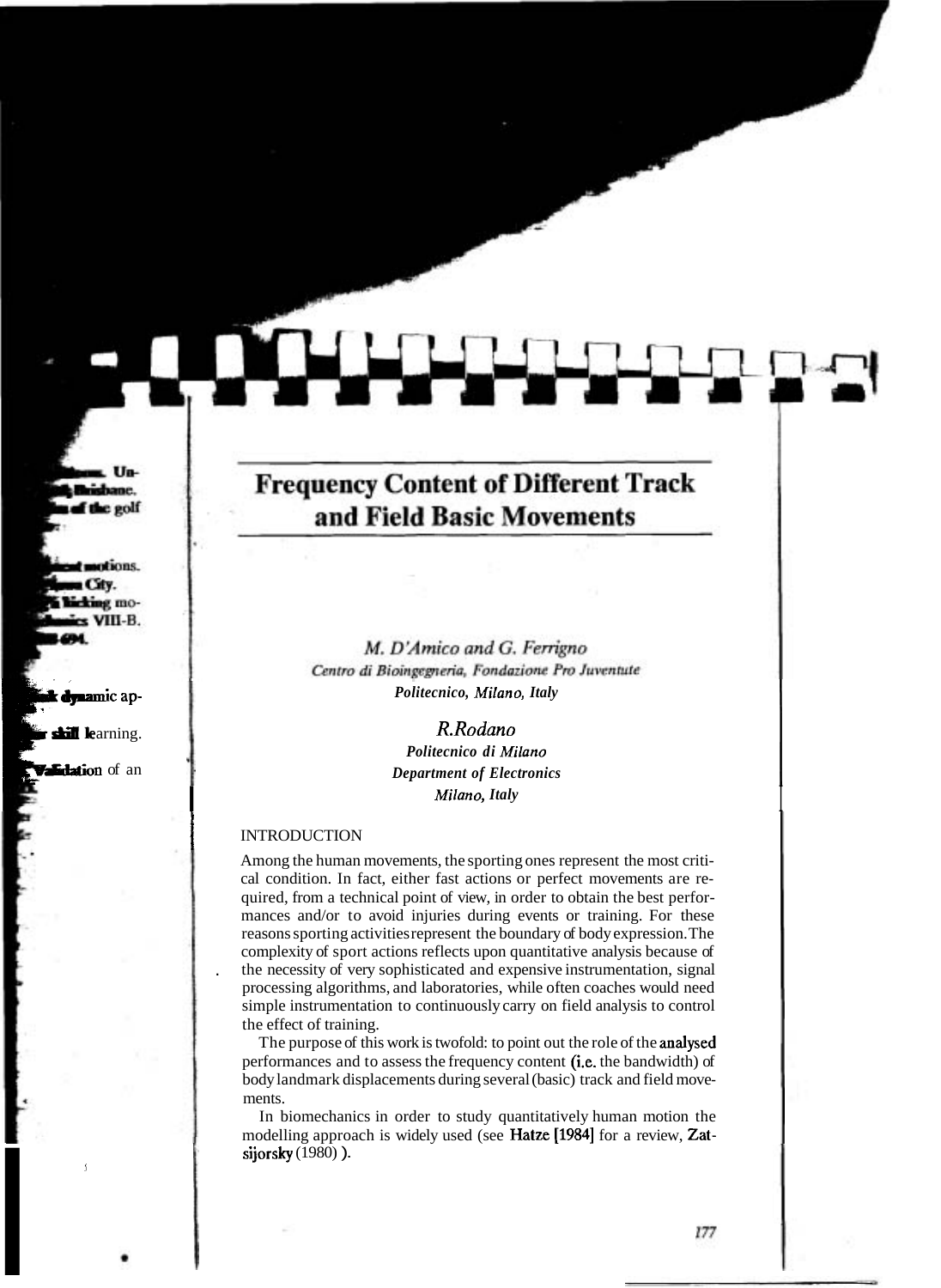The body is modelled **as** a set of links connected by hinges. It is possible, provided the estimate of body parameters, such as segment weight and their center of mass position, to assess the dynamics of the movement. This analysis also requires the acquisition of ground reaction forces by means of force platforms.

Since the early studies, most of the equipment developed for kinematic studies are based on measurements of **displacement** data of a limited set of artificial landmarks fixed to the body segments (review in Woltring, (1984, Lanshammar, 1982b).

In order to correctly use such devices it is very important to point out the theoretical constraints to be respected during analysis in order to obtain meaningful data.

At first we must be sure that the sampling rate is sufficiently high to ensure that the signal recorded has negligible components outside the Nyquist bandwidth according to the Shannon sampling theorem. If this condition is not met, frequency components are folded back into the Nyquist bandwidth resulting in signal distortion: the well known phenomenon of aliasing in signal processing. For this reason it is very important to have some knowledge about the frequency content of the signal under analysis.

Moreover if velocities and accelerations are of interest and they are estimated by numerical differentiation of displacement data, it is necessary to include additional constraints. In fact whatever the devices used to acquire data, these will contain certain amounts of error (see Wood 1982 for a review of the sources of error and Lanshammar, 1982b for a short review on the errors in various kinematic equipments).

In general, such errors can be divided into two classes: those that can be described as "systematic" such as image distortion, inaccurate scales and placement of body markers, etc.; and those that can be described as "random" arising from digitization process and from algorithms like distortion corrections and 3D reconstruction. Considering these random errors induced by multiple and independent causes it can be reasonably hypothesized that the additive result would be normally distributed (central limit theorem) and independent of the signal which is assumed to be some unknown deterministic process (Cappozzo et **al.,** 1975; Lesh et al., 1979; Lanshammar, 1981). Now, while the first kind of error is often relatively harmless as far as differentiation is concerned, the second kind is much more serious, in fact differentiation acts as a high pass filter, and thus amplifies the random noise which extends at high frequencies (Lanshammar 1982-a). In this case Lanshamrnar (Lanshammar, 1981) demonstrated that the sampling theorem could be inadequate for the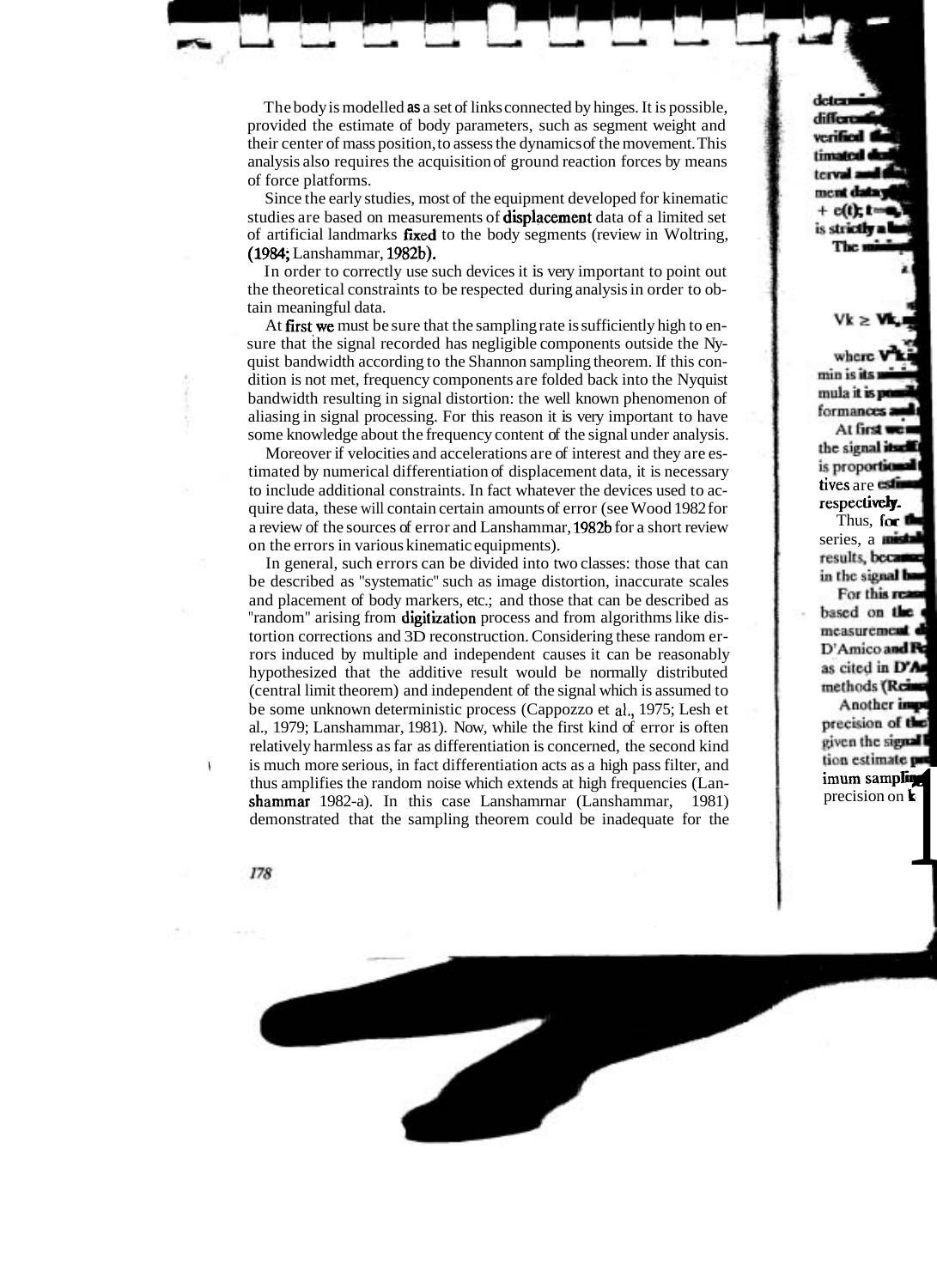determination of sampling rates when the collected data are subjected to differentiation. In Gustaffson and Lanshammar (1977) a formula was verified that relates the maximal precision, (minimal variance) in estimated derivations, to the measurement noise variance, the sampling interval and the bandwidth of the measured signal. Assuming the measurement data  $y(t)$  as a sum of white noise  $e(t)$  and useful signal  $x(t): y(t) = x(t)$  $+$  e(t); t = 0, T, 2T,... (T is the sampling interval) in which the signal x (t) is strictly a band limited signal with the bandwidth **x** (rad/sec)

The minimal variance formula is:

$$
Vk \geq Vk, \min = \frac{V^{2} \cdot \mathbf{n} \cdot \mathbf{T} \cdot \mathbf{w} \cdot \mathbf{x}^{(2k+1)}}{\prod (2k+1)}
$$

(1)

where  $V^2k$  is the variance of the estimated k-th order derivative,  $V^2k$ , min is its minimal value and  $V^2$ n is the white noise variance. From this formula it is possible to derive some useful considerations about analysed performances and signal processing techniques for derivative estimations.

At first we note that when measurement data are used for estimation of the signal itself the minimal noise transmission i.e. the ratio  $V^2$ k, min/ $V^2$ n is proportional to the signal bandwidth, but when first and second derivatives are estimated the minimal noise transmission grows as  $\omega^3$ x and  $\omega^5$ x, respectively.

Thus, for the estimation of the second derivative of measured time series, a mistake in bandwidth selection could dramatically affect the results, because the resulting precision is extremely sensitive to variations in the signal bandwidth.

For this reason algorithms that automatically select a signal bandwidth based on the optimization of some objective parameters related to measurement data (Woltring, 1985; Anderssen and Bloomfield; 1974, D'Amico and Ferrigno, 1988; Wood and Jennings, 1978) must be preferred as cited in D'Amico and Ferrigno (1988), with respect to trial and error methods (Reinsch 1967-71; Pezzack et al., 1977).

Another important fact can also be enlighted by formula (1): given the precision of the measurements of data i.e. given the noise variance and given the signal bandwidth, the only way to increase the K-th order derivation estimate precision is to increase sampling rate and from (1) the maximum sampling interval can be found in relationship with the required precision on k-th derivative:

179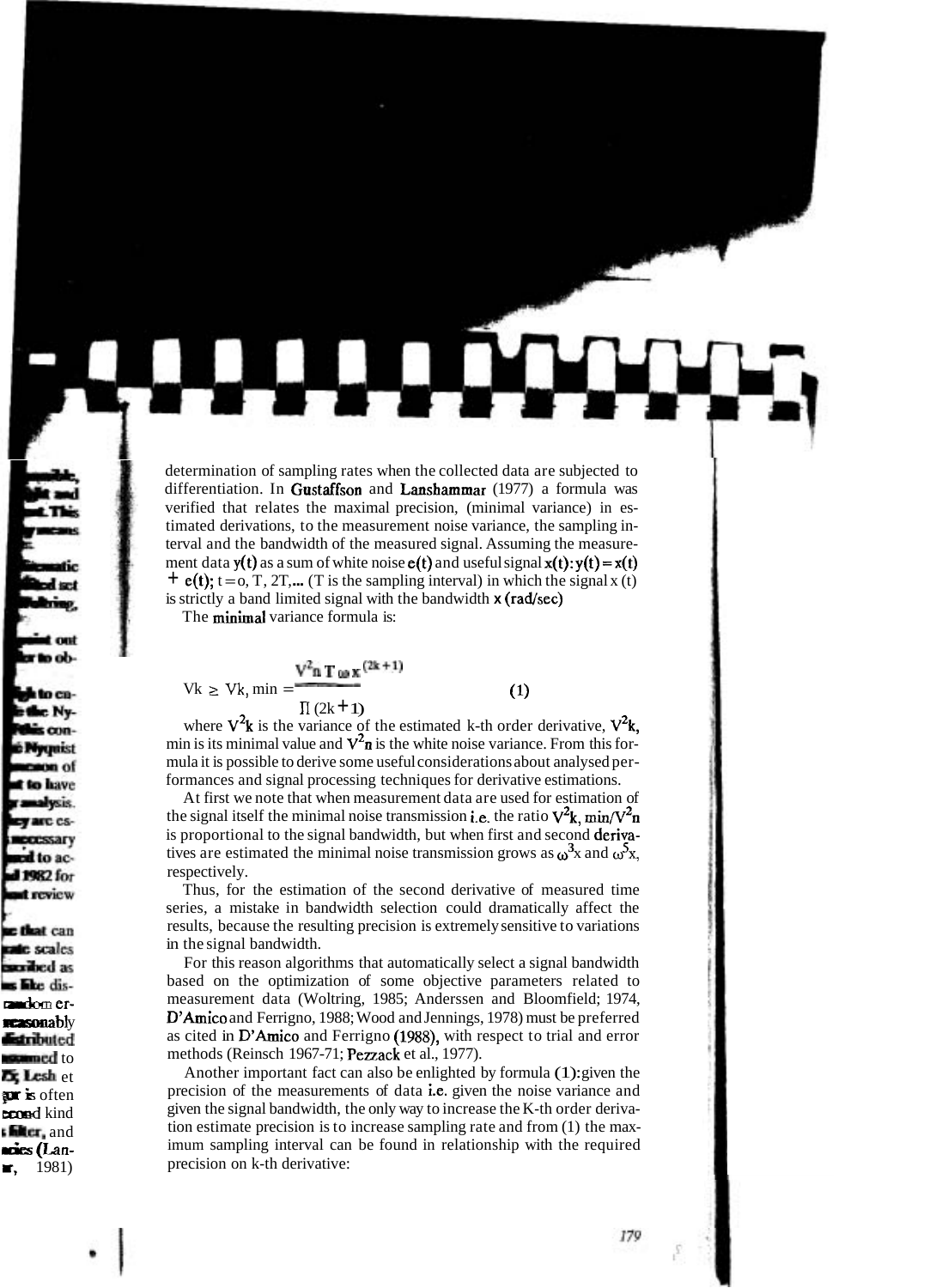$$
V^2 k \prod (2k+1)
$$

#### $T \leq T$ max =

 $V^2$ n 40 x  $(2k+1)$ 

So the sampling rate suggested by the Shannon sampling theorem could not be suitable to obtain the required precision on derivatives. Moreover, **I,** if it possible to choose different acquisition data systems with different *1* noise level added to the useful signal, is much better to prefer those featuring high precision even if not so fast, rather than fast but not highly accurate.

 $(2)$ 

Moreover to confirm this fact it would be also emphasized that if the *n* is varying slowly, then the assumption of noise whiteness is not valid if it is sampled too often  $(Lanshammar, 1982b)$  and this would be very dangerous because almost all differentiating algorithms work under the white noise hypothesis. In this frame the use of automatic motion analysers guarantees a known level of noise and its stationarity along the measurements.

#### *Spectral estimation*

The spectral estimation allows to compute an estimate of the power spectrum of a deterministic signal or of a stationary processes are addressed (Makhoul, 1975). The best known techniques span from the **Periodogram** (Schuster, 1898-99) based on Fourier analysis, to the Aut oregressive ( AR), Moving Average (MA) and Autoregressive Moving Average (ARMA) models. Our approach has been oriented to the use of AR models which feature a wide variety of well proven algorithms.

## *Autoregressive Algorithm*

The autoregressive model of a signal relies on the assumption that the signal could be modelled as a linear combination of its past values:

$$
y(k) = \sum_{i=1}^{k} i y(k-i)a
$$
 (3)

where P is the model order and "a" is the i-th term of a vector of model parameters. It is possible to determine easily the parameters vector by minimizing the squared prediction error. This error is the difference between the model output y (k) and the actual value of the measurement  $y(k)$ :

I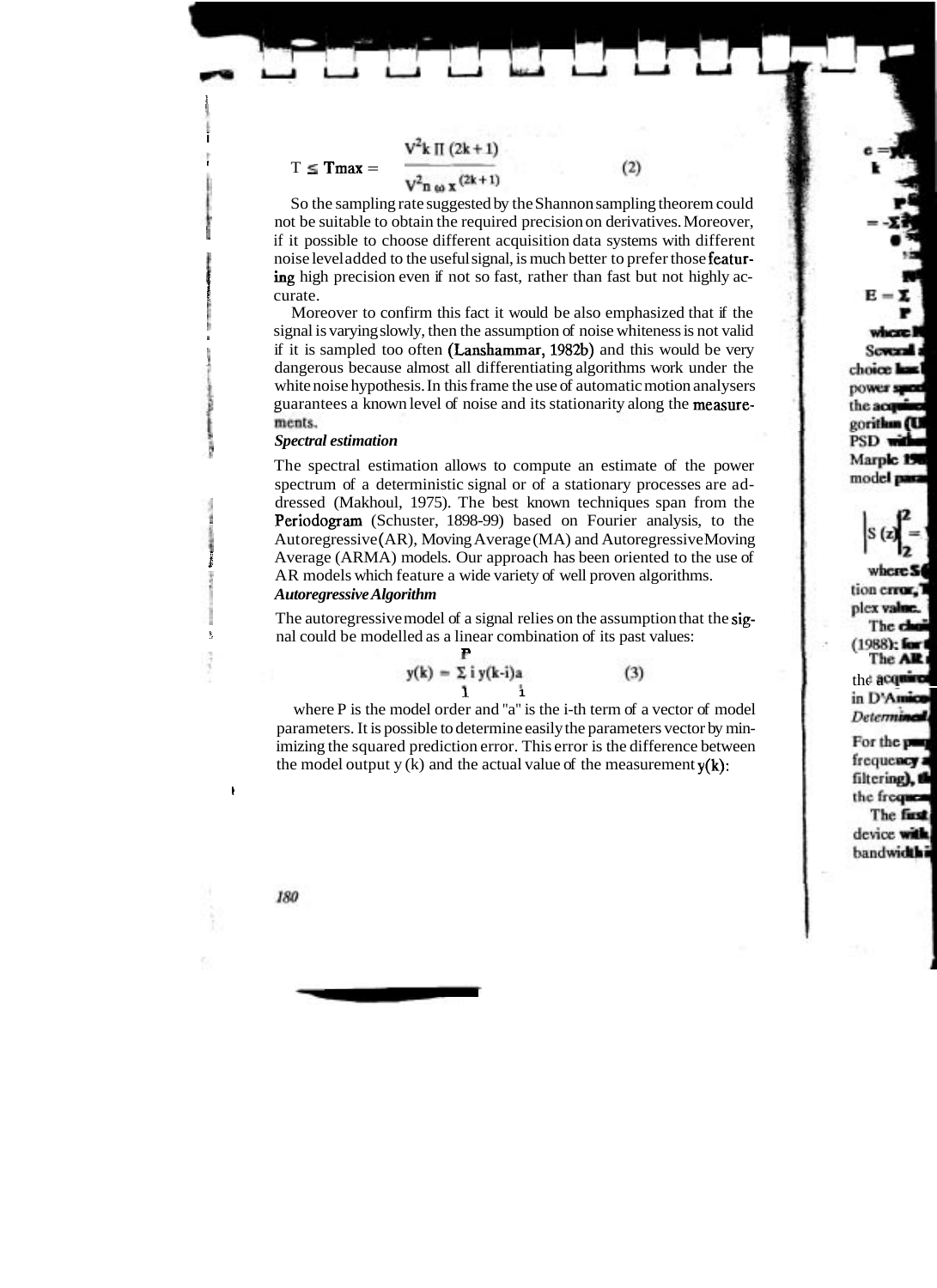$$
e = y(k)-y(k) = y(k) - \sum_{k=1}^{p} iy(k-i)a =
$$
\n
$$
y(k-i)a = 1
$$
\n
$$
y(k-i)a = 1
$$
\n
$$
y(k-i)a = 1
$$
\n
$$
y(k-i)a = 1
$$
\n
$$
y(k-i)a = 1
$$
\n
$$
y(k-i)a = 1
$$
\n
$$
y(k-i)a = 1
$$
\n
$$
y(k-i)a = 1
$$
\n
$$
y(k-i)a = 1
$$
\n
$$
y(k-i)a = 1
$$
\n
$$
y(k-i)a = 1
$$
\n
$$
y(k-i)a = 1
$$
\n
$$
y(k-i)a = 1
$$
\n
$$
y(k-i)a = 1
$$
\n
$$
y(k-i)a = 1
$$
\n
$$
y(k-i)a = 1
$$
\n
$$
y(k-i)a = 1
$$
\n
$$
y(k-i)a = 1
$$
\n
$$
y(k-i)a = 1
$$
\n
$$
y(k-i)a = 1
$$
\n
$$
y(k-i)a = 1
$$
\n
$$
y(k-i)a = 1
$$
\n
$$
y(k-i)a = 1
$$
\n
$$
y(k-i)a = 1
$$
\n
$$
y(k-i)a = 1
$$
\n
$$
y(k-i)a = 1
$$
\n
$$
y(k-i)a = 1
$$
\n
$$
y(k-i)a = 1
$$
\n
$$
y(k-i)a = 1
$$
\n
$$
y(k-i)a = 1
$$
\n
$$
y(k-i)a = 1
$$
\n
$$
y(k-i)a = 1
$$
\n
$$
y(k-i)a = 1
$$
\n
$$
y(k-i)a = 1
$$
\n
$$
y(k-i)a = 1
$$
\n
$$
y(k-i)a = 1
$$
\n
$$
y(k-i)a = 1
$$
\n
$$
y(k-i)a = 1
$$
\n
$$
y(k-i)a = 1
$$
\n
$$
y(k-i)a = 1
$$
\n
$$
y(k-i)a = 1
$$
\n
$$
y(k-i)a = 1
$$
\n
$$
y(k-i)a = 1
$$

where N is the total number of measured points.

Several algorithms can be used to obtain the model parameters; our choice has been oriented to the maximum sharpness in the details of the power spectrum density (PSD), with no assumptions on the signal outside the acquired record. We have used the forward-backward least squares algorithm (Ulrych and Clayton, 1976); (Nuttal,1976) which gives vary sharp PSD without showing Spectral line splitting (Kay and Marple, 1981; Marple 1987). The PSD estimate of the signal is easily computed by the model parameters vector as follows (Kay and Marple 1981):

$$
\left| S(z) \right|_{2}^{2} = V^{2} T s / \left| 1 + \sum_{1}^{P} k a z \right|^{2}
$$
 (6)

where S (z) represents the PSD,  $V^2$  the standard deviation of the prediction error, Ts the reciprocal of the sampling rate and z is an abritrary complex value.

The choice of the order has been discussed in D'Amico and Ferrigno (1988); for the present paper P has been fixed to 9.

The AR model has been used also to extend the data before and after the acquired data in order to perform a filtering of the signal as described in D'Amico and Ferrigno (1988) and obtain the derivations of the data. *Determined Frequencies* 

For the purposes of this work three frequencies have been considered: the frequency at which the signal to noise ratio falls below 50 (also used for filtering), the frequency which bounds the 99.5% of the signal power and the frequency bounding the 99% of the signal power.

The first one (Fl) is a measure of the compatibility of the measuring device with the data characteristics, it accounts for the maximum useful bandwidth in relation to the measurement noise. The second and third fre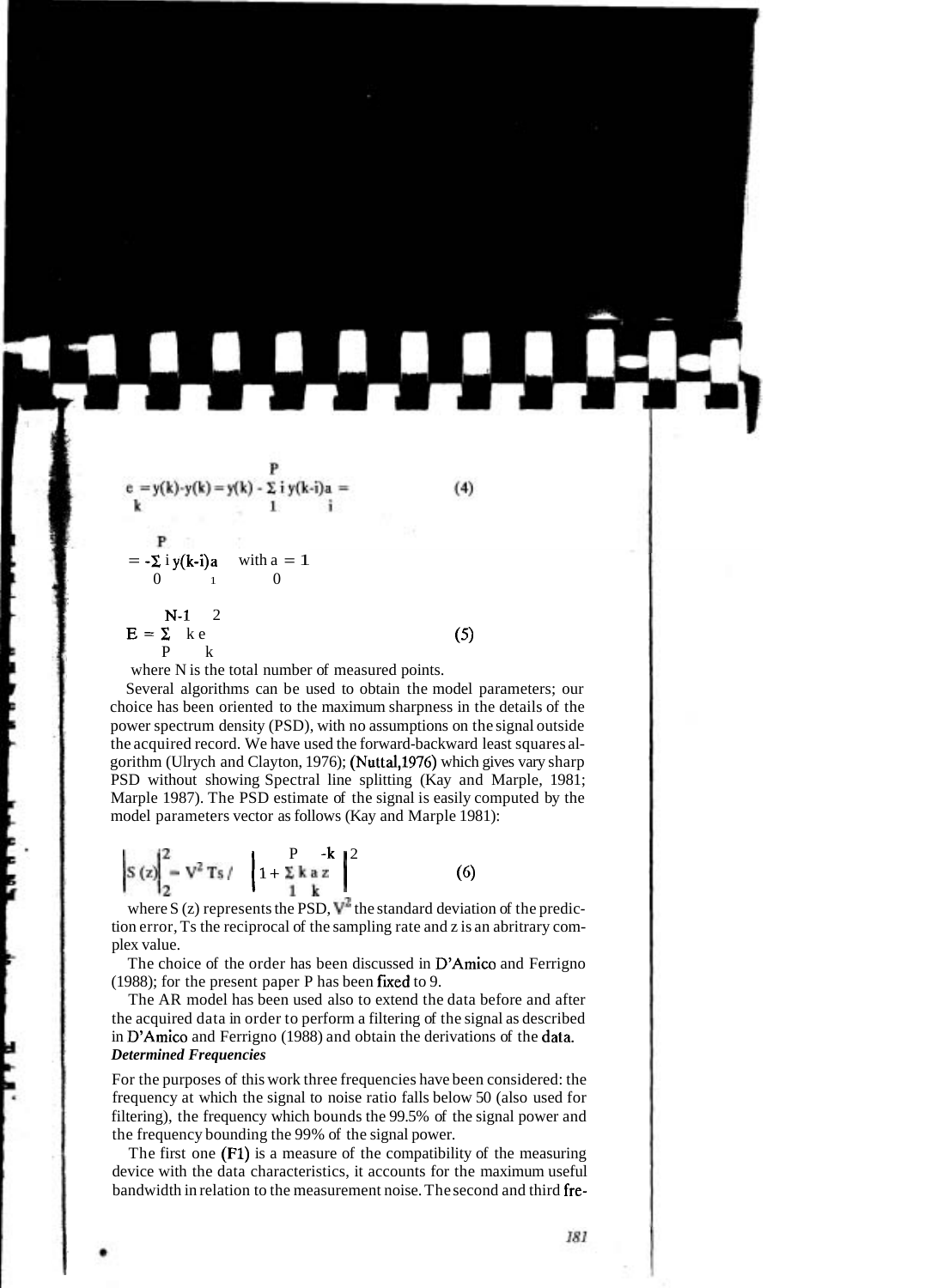quencies (F2, F3) are more representative of the properties of the signal. The comparison between the first frequency F1 with respect to F2 and F3 allows an assessment of the validity of the use of a given instrumentation for a movement the power of which is bounded by F2 and **F3.** The reason we have used two frequencies (F2 and F3) instead of only one is that the difference between these two accouuts for the consistency of the estimate and avoids methodical grossolane errors.

# **Measuring Instrumentation**

The measurements of the kinematics of the movements that will be reported in the results have been performed with a fully automatic device: the ELITE system. This -instrumentation, which measures the displacements of passive hemispheric lightweight landmarks applied to the subjects, does not interfere with either the athlete's movements or with the environment in which the tests were performed. This condition is mandatory when analysing sport movements in which the subject freedom must be guaranteed by the measuring devices. The ELITE system (Ferrigno and Pedotti, 1985) can guarantee such a non-invasivity in the measure because it recognizes the landmarks by their shape by means of a hardware implemented real time cross correlation algorithm. In fact this feature allows the use of very small unobtrusive landmarks (1 cm on a 2.8 meters of field of view), and make it possible to achieve a very high accuracy, up to one part on 2800 of the field of view, by computing the center of mass of the over threshold cross correlation markers for each landmark. The system used was a three dimensional one, equipped with two CCD TV cameras. In order to sharply sample the data, the cameras are electronically shuttered, i.e. they are sensitive to light for only 1 millisecond for each frame. The sampling rate is 50 images per second and the subjects were lit up by infrared flashes, mouuted on the cameras, which work synchronously with the electronic shutter. The choice of the near infrared wavelength allows the use of a relatively high power flash (50 W for 1 millisecond) without giving any disturbance to the subject.

The 3D coordinates of the landmarks have been obtained by using the stereophotogrammetric parameters of the cameras which have been computed before the experiments by acquiring a control grid of landmarks of known geometry.

All the data were acquired and stored on a small personal computer , IBM compatible with a 80286 INTEL microprocessor and mathematical coprocessor: an Olivetti PE28. All the subsequent processing for spectral estimation, F1, F2 and **F3** determination and for velocity computing have been carried out on a similar computer: an Olivetti M290.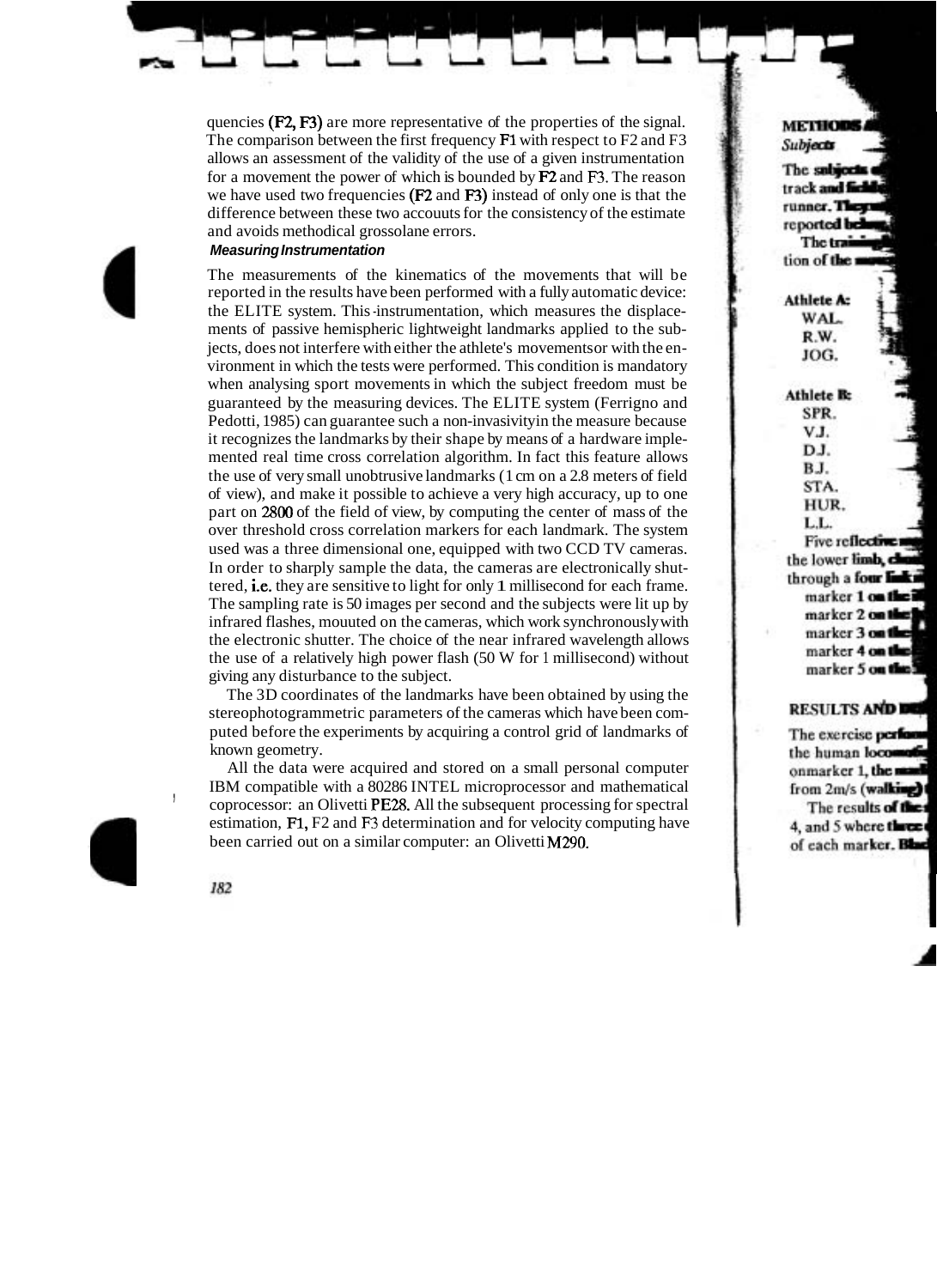#### **METHODS AND PROCEDURE**

#### Subjects

The subjects of this study were two male athletes, trained for different track and field events: athlete A is a race walker, athlete B is 400 m hurdles runner. They were asked to perform the basic and technical movements as reported below.

The training background of the two subjects, ensured the correct execution of the movements with high technical content.

| Athlete A: |                                     |
|------------|-------------------------------------|
| WAL.       | =walking at natural cadence;        |
| R.W.       | =race walking at competition speed; |
| JOG.       | $=$ running at warm up speed.       |

#### **Athlete B:**

| SPR. | $=$ sprinting;                                     |
|------|----------------------------------------------------|
| VJ.  | $=$ vertical jump;                                 |
| D.J. | $=$ drop jump;                                     |
| BJ.  | $=$ broad jump;                                    |
| STA. | $=$ starting from blocks, push off leg;            |
| HUR. | =hurdle overcoming, leading leg;                   |
| LL.  | =take off exercises for long jumpers, leading leg. |

Five reflective markers were fixed on the following anatomical points of the lower limb, chosen in order to permit the description of its kinematics through a four link model:

marker 1 on the iliac crest;

marker 2 on the head of the femur;

marker 3 on the knee joint center of rotation;

marker 4 on the external malleolus;

marker 5 on the 5th metatarsal head.

# RESULTS AND DISCUSSION

The exercise performed by the athletes describe a relatively large band of the human locomotion, as the peak values of speed amplitude measured onmarker 1, the marker of the model nearest to the center of gravity, range from  $2m/s$  (walking) to 7.7 m/s (sprinting).

The results of the study are reported in the histograms of Figure 1, 2, 3, 4, and 5 where three cut off frequencies are shown for x and y coordinates of each marker. Black histograms represent the frequencies at which the

. .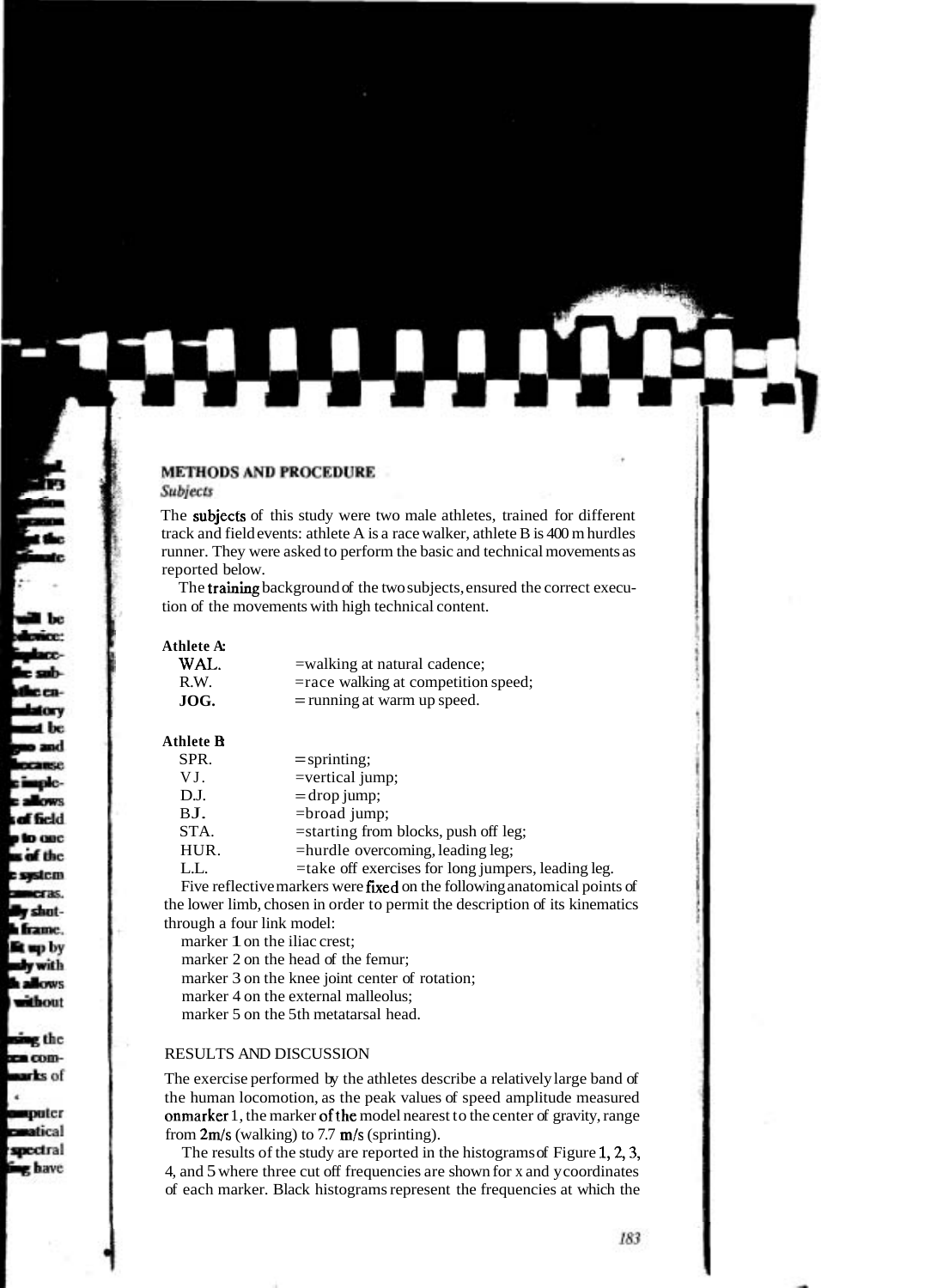signal to noise ratio falls under 50, this is also the filter cut off frequency that neglects 1% and 0.5% of the signal power.

The results indicate numerous effects of the movement on the cut off frequency (frequency content) of each marker, moreover there are significant differences among the signals of the five anatomical points during the same movement, and between x and y coordinates of each marker during the same movement. The results will be discussed under respective sectional headings.







*184*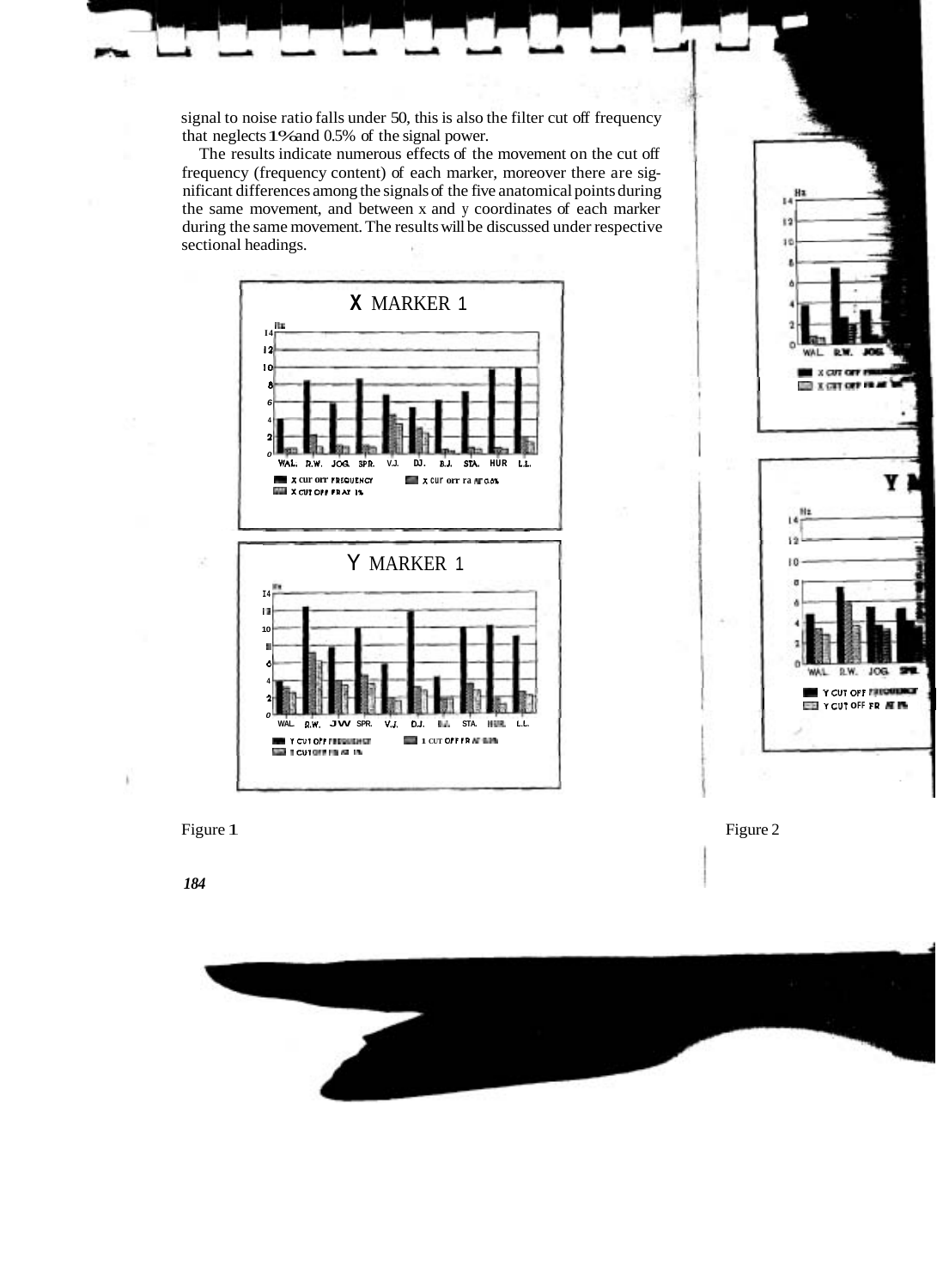

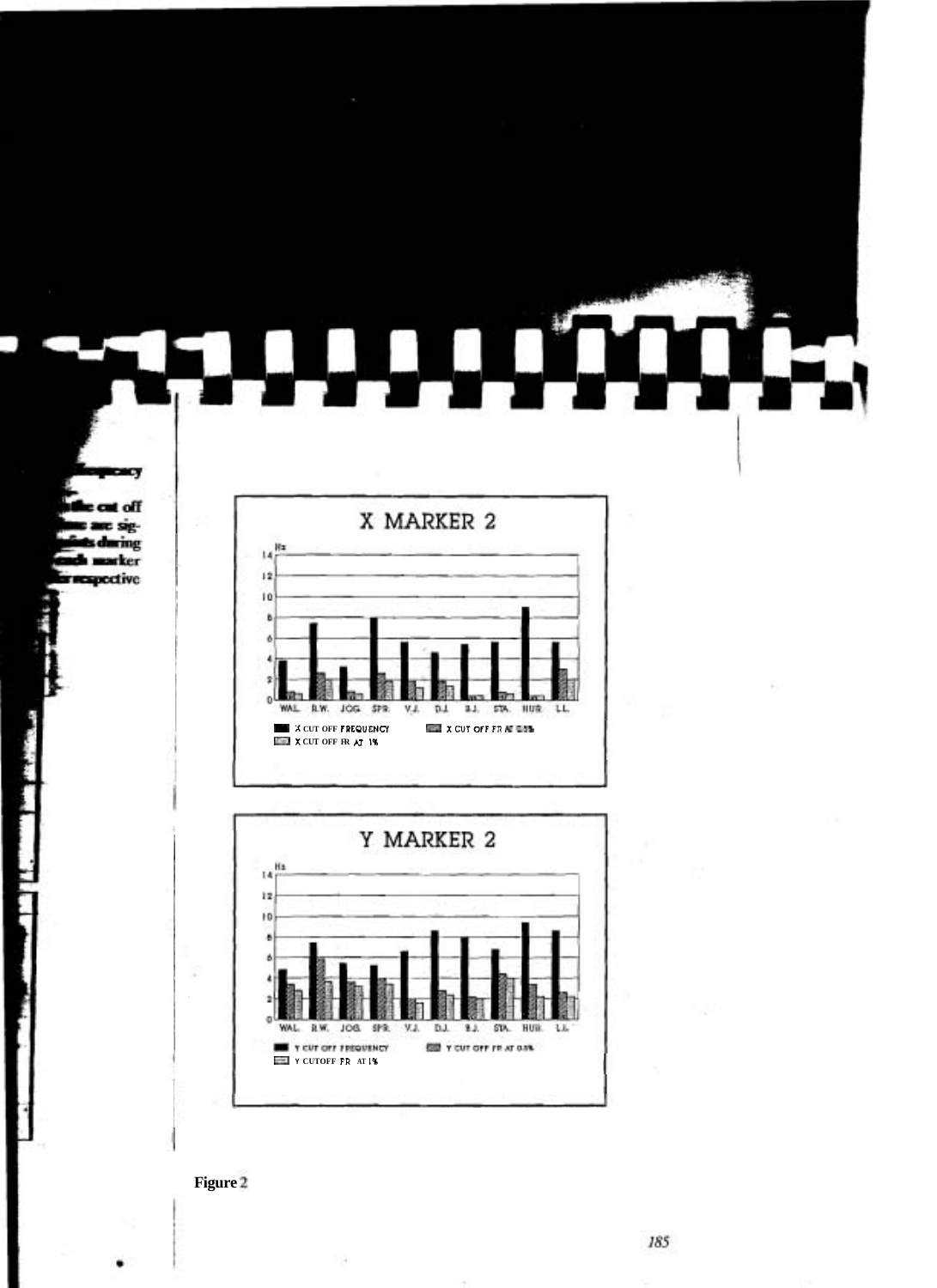

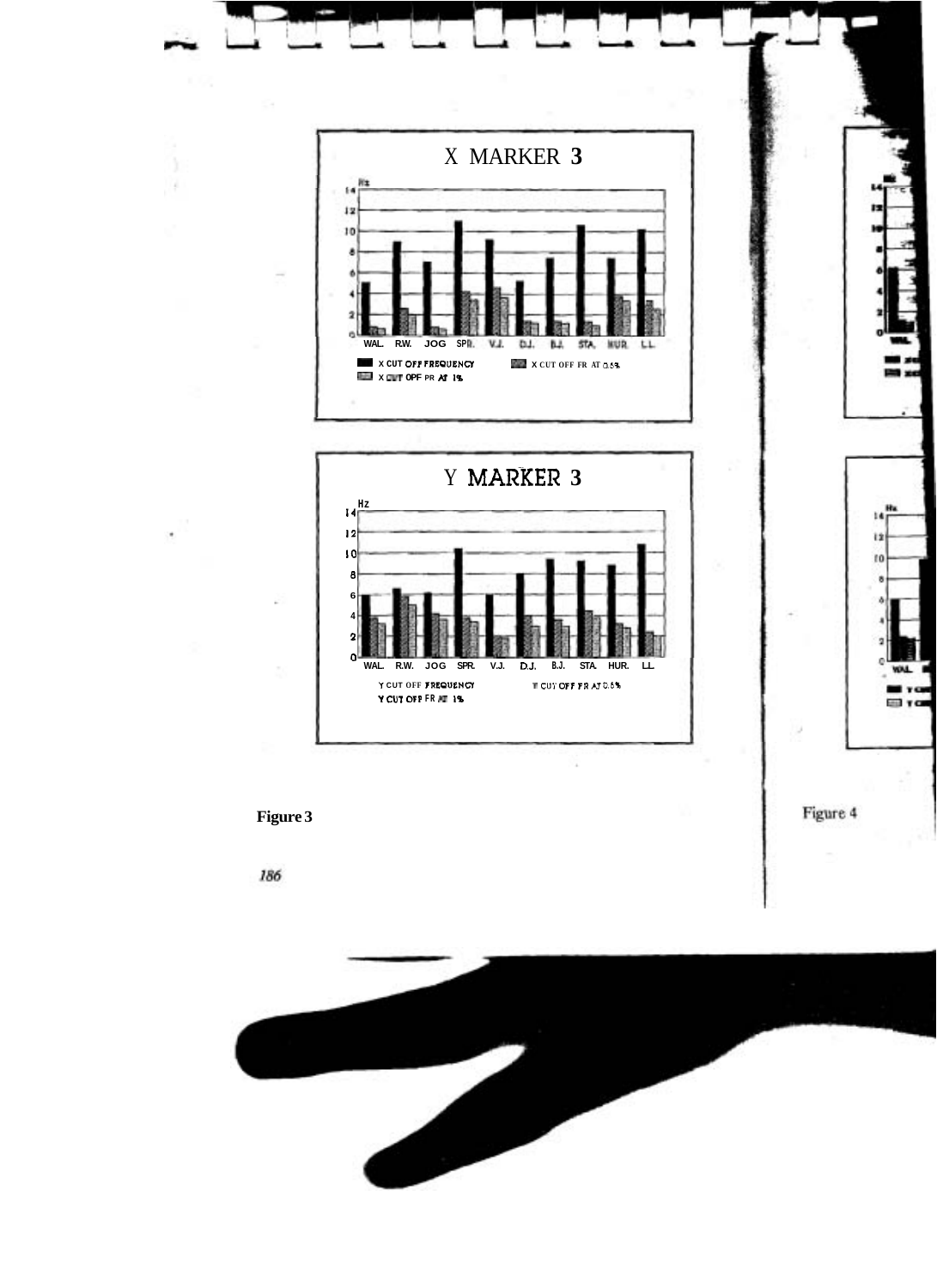

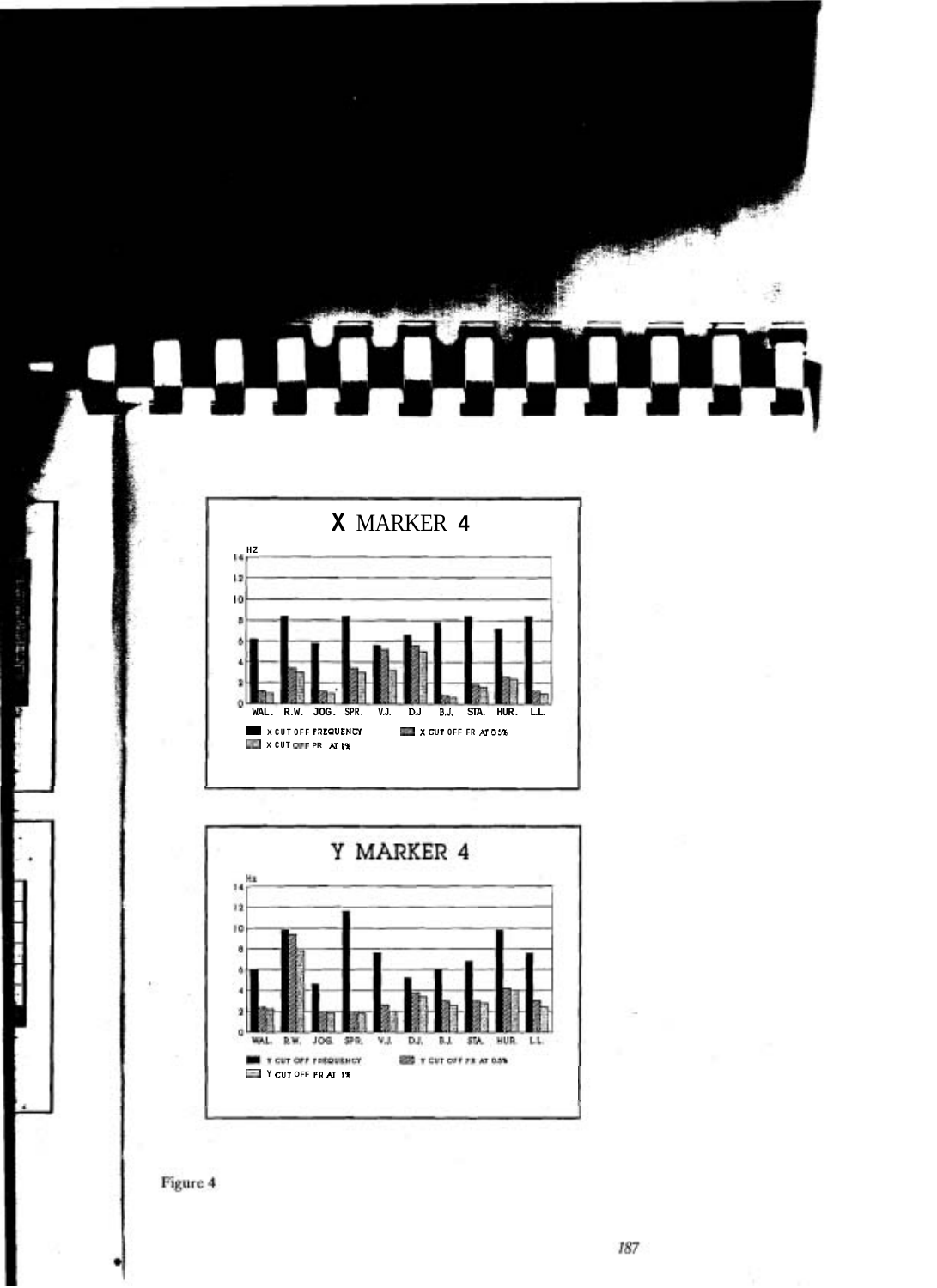

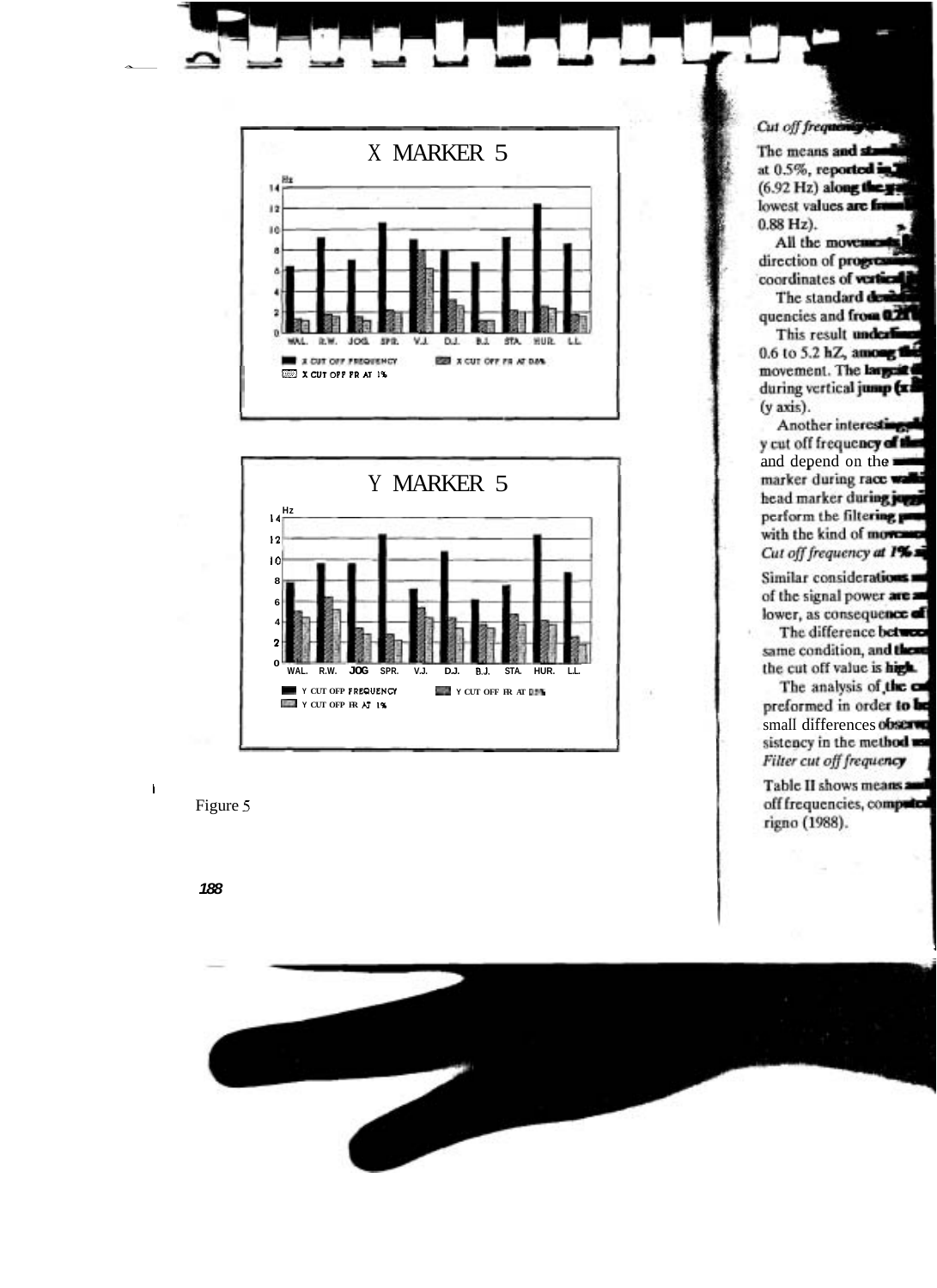#### *Cut offfrequency at 0.5% of signalpower*

The means and standard deviations of the five markers cut off frequency at 0.5%, reported in Table 1, demonstrate higher values in race walking (6.92 Hz) along the y axis and in vertical jump along **x** axis **(4.84** Hz). The lowest values are from broad jump along both the axes ( $x = 2.88$  Hz,  $y =$  $0.88$  Hz).

All the movements have a lower cut off frequency along the principal direction of progression that is the x axis, and the same is true for marker coordinates of vertical jumping that evolves in the vertical direction.

The standard deviations range from 0.32 to 2.2 Hz for the x cut off frequencies and from 0.21 to 1.50 Hz for the y.

This result underlines differences of frequency content, varying from 0.6 to 5.2 hZ, among the five markers of the lower limb during the same movement. The largest differences may be seen between markers 5 and 2 during vertical jump(x axis) and between markers 3 and 4 in race walking (y axis).

Another interesting observation concerns the differences between x and y cut off frequency of the same marker. They vary from marker to marker, and depend on the movement. The highest delta is shown by the knee marker during race walking (6 Hz) and the lowest by the fifth metatarsal head marker during jogging. All these observations emphasize the need to perform the filtering procedure with cut off frequency varying in relation with the kind of movement, the marker position and coordinates.

# *Cut off frequency at* 170 *signal power*

Similar considerations may be drawn when the cut off frequencies at 1% of the signal power are analysed. Obviously, in this case, all the values are lower, as consequence of the larger amount of power neglected.

The difference between the frequencies ranges from 0.2 to 2 Hz, for the same condition, and there is the trend to have the higher differences, when the cut off value is high.

The analysis of the cut off frequency at 1% of signal power has been preformed in order to be sure that the cut off at 0.5% was correct. The small differences observed between these two values demonstrate a consistency in the method used.

## *Filter cut ofl frequency*

Table II shows means and standard deviations of the five markers **filter** cut off frequencies, computed with the method proposed by D'**Amico** and Fer-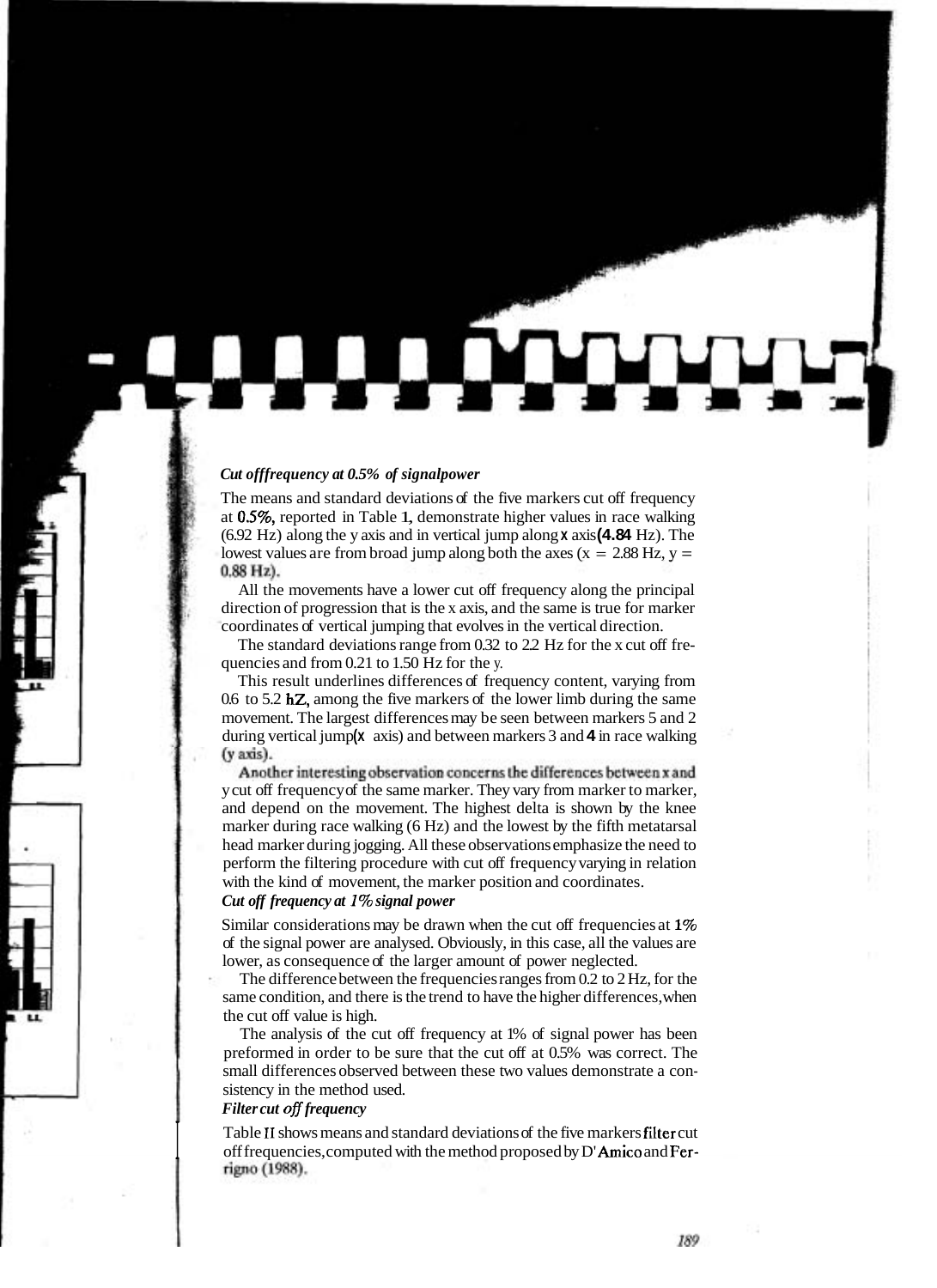When the data are compared with those of Table I, it is possible to see that the filter always acts beyond the frequency which bound the 99.5% of the signal power.

This fact points out that the instrumentation used with its accuracy, although working at only 50 Hz of sampling rate, is appropriate. In fact, always more than 99.5% of the signal was considered for derivative computations, nevertheless a good signal to noise ratio was guaranteed.

#### **TABLE I**

|      | x    | sd   | v    | sd   |
|------|------|------|------|------|
| WAL. | 0.98 | 0.32 | 3.56 | 0.95 |
| R.W. | 1.52 | 0.59 | 6.92 | 1.50 |
| JOG. | 1.08 | 0.33 | 3.40 | 0.94 |
| SPR. | 2.68 | 1.21 | 3.44 | 1.03 |
| VJ.  | 4.84 | 2.20 | 2.80 | 1.47 |
| DJ.  | 3.00 | 1.64 | 3.64 | 0.63 |
| BJ.  | 0.88 | 0.41 | 2.88 | 0.86 |
| STA. | 1.88 | 1.23 | 4.04 | 0.72 |
| HUR. | 2.04 | 1.41 | 3.36 | 0.98 |
| LL.  | 2.08 | 1.07 | 2.64 | 0.21 |

Mean values and standard deviations of the cut off frequencies bounding the 99.5% of signal power.

#### **TABLE I1**

Mean values and standard deviations of the filter cut off frequencies.

| X    | sd   | v     | sd   |  |
|------|------|-------|------|--|
| 5.08 | 1.26 | 5.72  | 1.41 |  |
| 8.48 | 0.70 | 9.14  | 2.32 |  |
| 5.76 | 1.53 | 6.72  | 2.02 |  |
| 9.32 | 1.35 | 9.92  | 2.84 |  |
| 7.24 | 1.76 | 6.64  | 0.76 |  |
| 5.96 | 1.35 | 8.88  | 2.57 |  |
| 6.72 | 0.95 | 6.80  | 1.93 |  |
| 8.20 | 1.90 | 8.08  | 1.45 |  |
| 9.16 | 2.11 | 10.12 | 1.37 |  |
| 8.56 | 1.84 | 8.96  | 1.16 |  |
|      |      |       |      |  |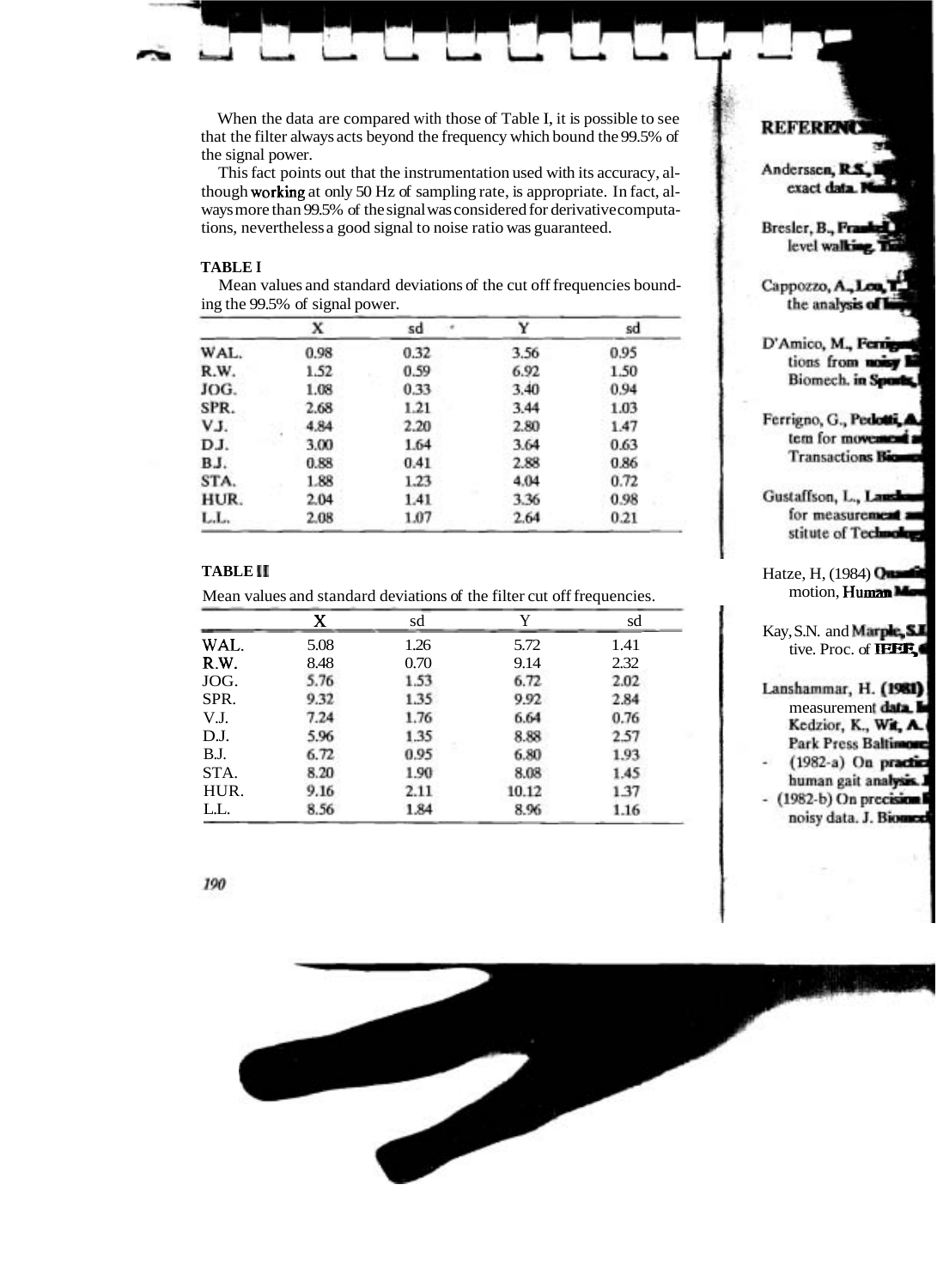#### **REFERENCES**

- Anderssen, R.S., Bloomfield, P. (1974) Numerical differentiation for non exact data. Numer. Math., 22,157-182.
- Bresler, B., Frankel, J.P. (1950). The forces and moments in the leg during level walking. Transactions of ASME 7 (I), 27-36.
- Cappozzo, A., Leo, T., Pedotti, A. (1975) A general computingmethod for the analysis of human locomotion. J. Biomechanics B8, 307-344.
- D'Amico, M., Ferrigno, G: (1988) Estimation of velocities and accelerations from noisy kinematic data. In Proc. ISBS 6th Int. Symp. of Biomech. in Sports, Bozeman, MT (in press).
- Ferrigno, G., Pedotti, A. (1985) ELITE: a digital dedicated hardware system for movement analysis via real-time TV signal processing. IEEE Transactions Biomed. Eng. Eng. BME, 32,943-950.
- Gustaffson, L., Lanshammar, H. (1977) ENOCH An integrated system for measurement and analysis of human gait. UPTEC, 77, 23 R, Institute of Technology, Uppsala University, Uppsala, Sweden.
- Hatze, H, (1984) Quantitative analysis, synthesis and simulation of human motion, Human Movement Science, 3 (1/2), 5-25.
- 'Kay, S.N. and Marple, S.L. (1981), Spectrum Analysis, A modern perspective. Proc. of IEEE, 69,1380-1419.
	- Lanshammar, H. (1981) Precision Limits on derivatives obtained from measurement data. In Biomechanics VII-A, Morecki, A., Fidelus, K., Kedzior, K., Wit, A. (eds.) Polish Publishers' House and University Park Press Baltimore.<br>(1982-a) On practical evaluation of differentiation techniques for
	- human gait analysis. J. Biomech., 15, 99-105.
	- (1982-b) On precision limits for derivatives numerically calculated from noisy data. J. Biomech., 15,459-470.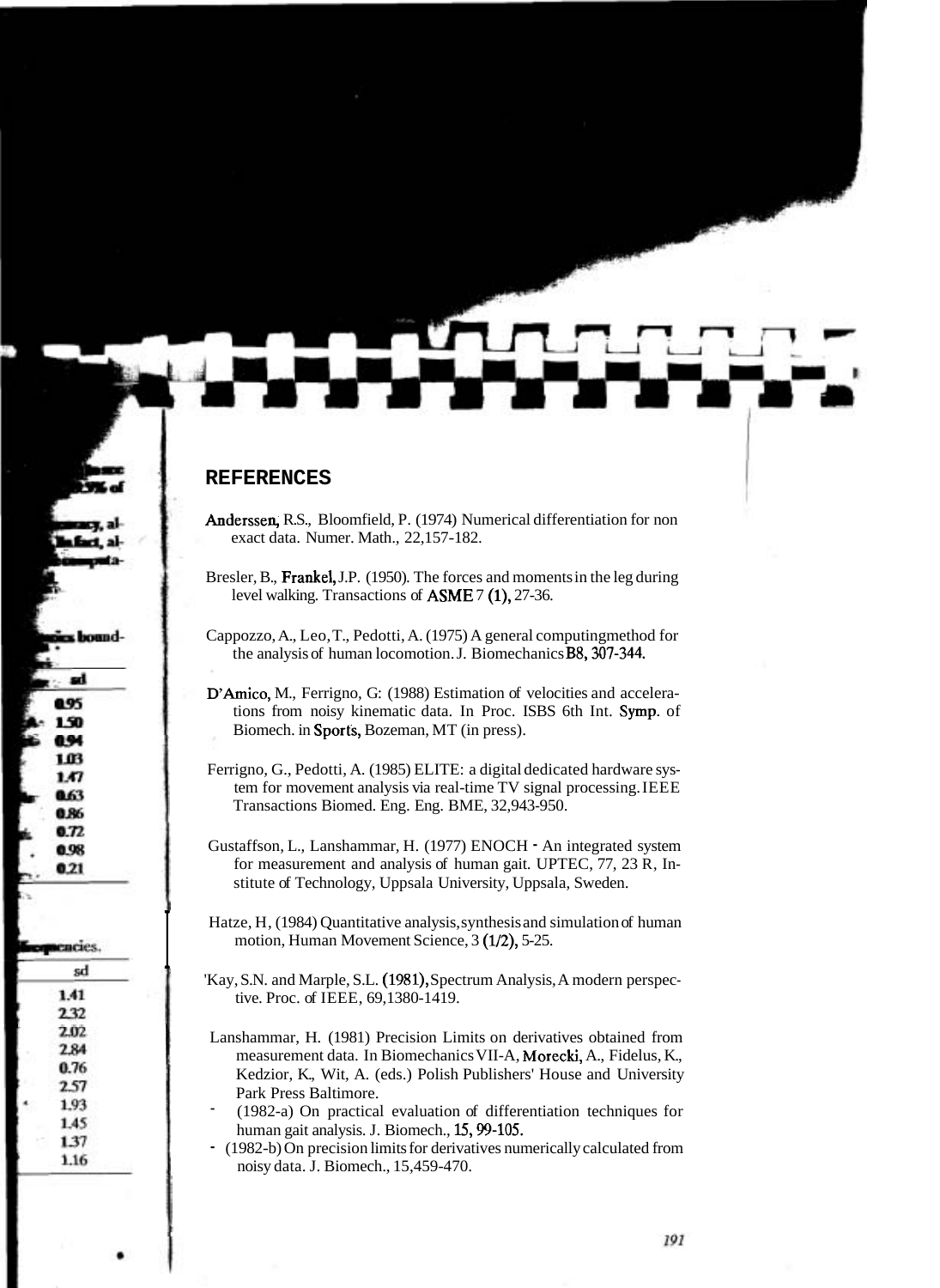- Lesh, M.D., Mansour, J.M., Simon, S.R., (1979) A gait analysis subsystem for smoothing and differentiation of human motion data. ASME J. Biomech. Eng., 101,205-212.
- Makhoul, J. (1975) Linear prediction: a tutorial review, Proc. of IEEE, 63, 561-580.
- Marple, S.L. (1987) Digital Spectral analysis with applications. Prentice-Hall, Inc., Englewood Cliffs, NJ.
- Nuttall, A.H. (1976) Spectral analysis of univariate process with bad data points, via maximum entropy, and linear predictive techniques. Naval Underwater System Center, Tech. Rep. 5303, New London, CT.
- Pezzack, J.C. Norman, R.W. and Winter, D.A (1977) An assessment of derivative determining techniques used for motion analysis. J. Biomech., 10,377-382.
- Reinsch, C.H. (1967) Smoothing by spline functions. Number. Math., 10, 177-183.
- (1971) Smoothing by spline functions 11. Numer. Math., 16,451-454.
- Schuster, A. (1898) On the investigation of hidden periodicities with application to a supposed 26 day period of meteorogical phenomena. Terrestrial Magnetism, 3, 13-41.
- (1899) The periodogram of magnetic declination as obtained from the records of the Greenwich Observatory during the years 1871-1895. Trans. Cambridge Philosophical Soc., 18,107-135.
- Ulrich, T.J. and Clayton, R.W. (1976) Time series modeling and Maximu,m Entropy. Phys. Earth Planetary Interiors, 12,188-200.
- Woltring, H.J. (1984) On methodology in the study of human movement. In: H.T.A. Whiting (ed.) Human motor actions - Bernstein reassessed. North-Holland, 35-73.
- I Woltring, H.J. (1985) On optimal smoothing and derivation estimation from noisy displacement data in biomechanics. In Human Movement Science, 4. **(3),** Elsevier Science Publishers B.V., North-Holland, 229- 245.